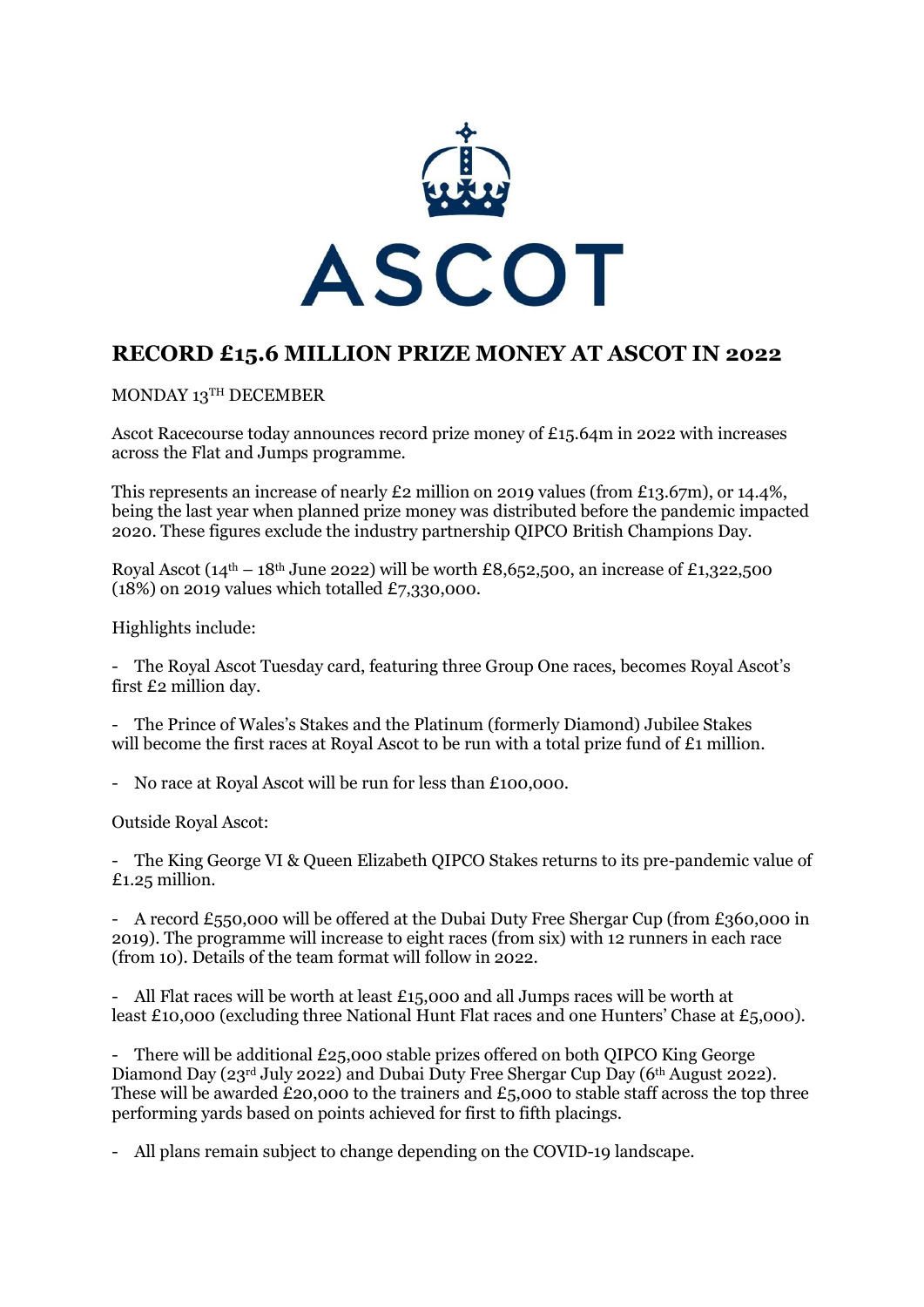Guy Henderson, Chief Executive Officer at Ascot Racecourse, said:

"We are pleased to be able to announce a return to our pre-pandemic prize money plans as we re-build. Whilst these plans have been unavoidably delayed, today is about looking forward. It is vital we maintain the quality of the British Pattern and the top end programme generally. For obvious reasons, a large proportion of the increases announced today are focused on our 35 races at the Royal Meeting.

"Prize money is racing's equivalent of remunerating the players on the pitch. We need to offer the best we can in order to attract the best and help maintain international investment in British racing. Our next ambition, as we build Ascot as a global brand wrapped around world class racing, is to be able to offer at least £1m for each of our nine Group One races in the coming years.

"Field sizes for races of both codes are under pressure. With this in mind, we have applied a number of targeted increases across our programme and raised our minimum prize money levels for both codes. Specifically, we have made some changes to QIPCO King George Diamond Weekend and expanded the Dubai Duty Free Shergar Cup to eight races with fields of 12; the established races increase from £60,000 to £75,000 and we have added two new £50,000 races.

"Our aim is for the stable prizes to incentivise owners and trainers to target these two fixtures and build on the successful trial at this year's Dubai Duty Free Shergar Cup.

"I wish to conclude by thanking Ascot's staff, our customers and commercial partners for all their loyal support in 2021 which has so significantly contributed to the business being able to advance again in 2022."

### **ENDS**

#### **Please note the strict embargo.**

#### **For more information, please contact:**

Nick Smith – Director of Racing and Public Affairs, Ascot Racecourse [nick.smith@ascot.com](mailto:nick.smith@ascot.com) / +44 (0) 7771 791 449

Will Aitkenhead – Industry Affairs Manager, Ascot Racecourse [will.aitkenhead@ascot.com](mailto:will.aitkenhead@ascot.com) / +44 (0) 7817 124 115